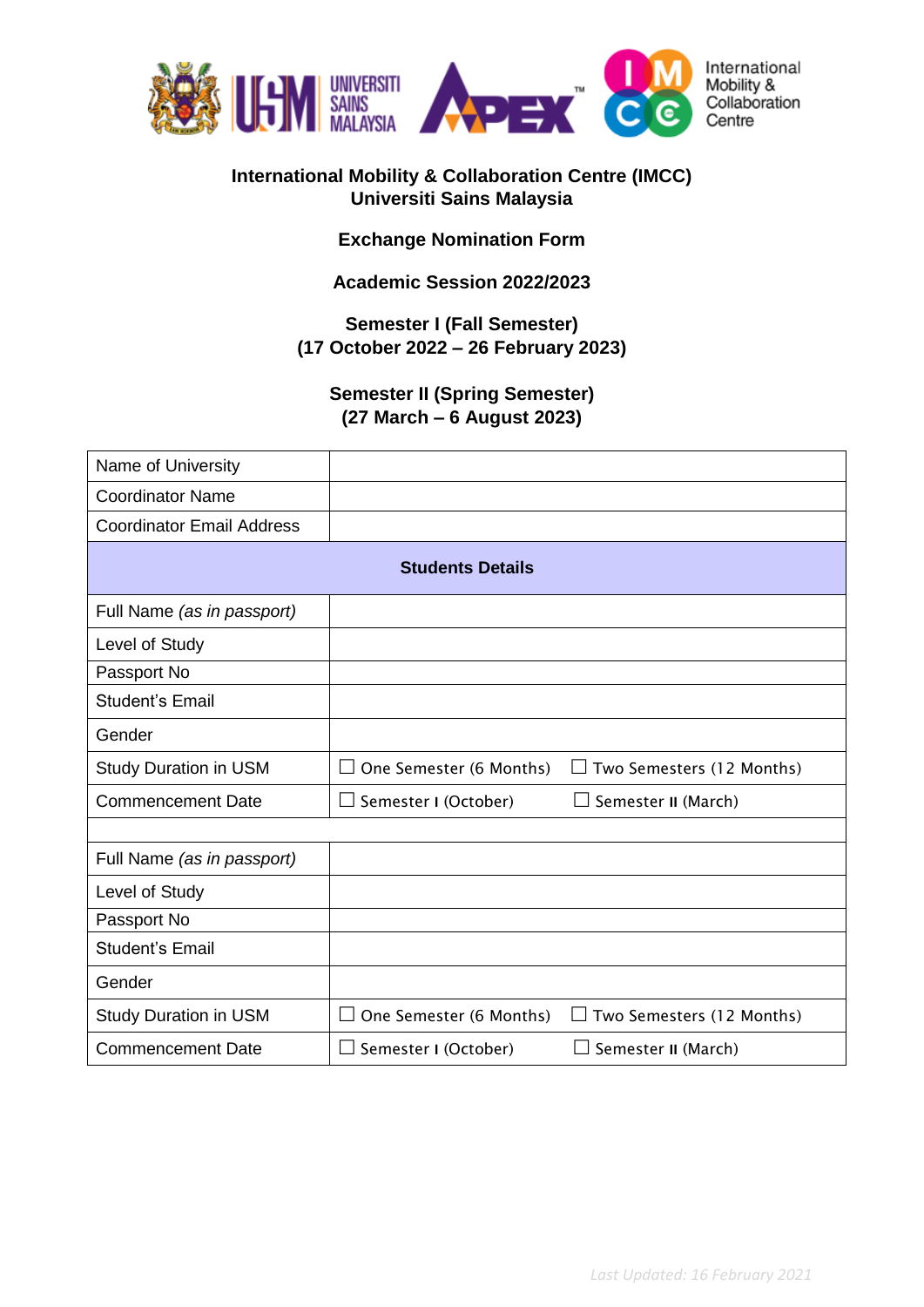| Full Name (as in passport)   |                                |                                     |
|------------------------------|--------------------------------|-------------------------------------|
| Level of Study               |                                |                                     |
| Passport No                  |                                |                                     |
| <b>Student's Email</b>       |                                |                                     |
| Gender                       |                                |                                     |
| <b>Study Duration in USM</b> | One Semester (6 Months)        | Two Semesters (12 Months)<br>$\Box$ |
| <b>Commencement Date</b>     | $\Box$ Semester I (October)    | $\Box$ Semester II (March)          |
|                              |                                |                                     |
| Full Name (as in passport)   |                                |                                     |
| Level of Study               |                                |                                     |
| Passport No                  |                                |                                     |
| <b>Student's Email</b>       |                                |                                     |
| Gender                       |                                |                                     |
| <b>Study Duration in USM</b> | One Semester (6 Months)        | Two Semesters (12 Months)<br>$\Box$ |
| <b>Commencement Date</b>     | Semester I (October)<br>$\Box$ | $\Box$ Semester II (March)          |
|                              |                                |                                     |
| Full Name (as in passport)   |                                |                                     |
| Level of Study               |                                |                                     |
| Passport No                  |                                |                                     |
| <b>Student's Email</b>       |                                |                                     |
| Gender                       |                                |                                     |
| <b>Study Duration in USM</b> | One Semester (6 Months)        | Two Semesters (12 Months)           |
| <b>Commencement Date</b>     | $\Box$ Semester I (October)    | $\Box$ Semester II (March)          |
|                              |                                |                                     |
| Full Name (as in passport)   |                                |                                     |
| Level of Study               |                                |                                     |
| Passport No                  |                                |                                     |
| <b>Student's Email</b>       |                                |                                     |
| Gender                       |                                |                                     |
| <b>Study Duration in USM</b> | One Semester (6 Months)        | Two Semesters (12 Months)           |
| <b>Commencement Date</b>     | Semester I (October)           | Semester II (March)                 |